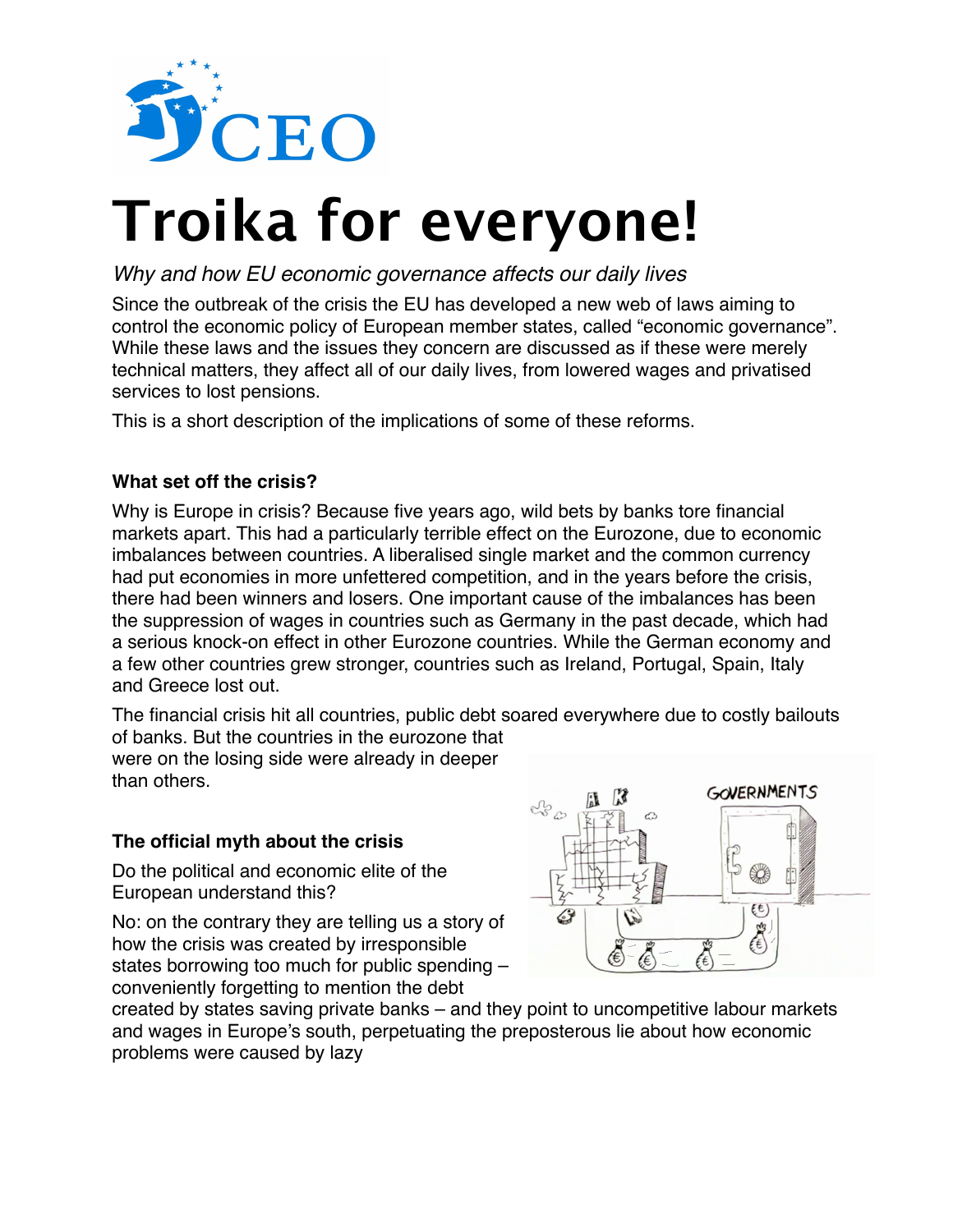

southern Europeans. This false story conveniently makes austerity and attacks on wages seem to be the "logical" solution.

# **Imposing austerity forever! Troika for everyone!**

The most obvious way the EU is pushing these policies through is via harsh conditions on the loans to Ireland, Portugal, Romania, Bulgaria and Greece. This is done by the infamous "Troika" - the European Central Bank, the Commission and the IMF.

But in parallel, a new system of "economic

governance" is being built to apply the same harsh austerity-style policies to the whole European Union.

In order to do this, in recent years the EU has agreed to several 'Packs' and 'Compacts', with confusing and obscure names like the Europlus Pact, Fiscal Compact, Six Pack or

Two Pack. The Six Pack, Two Pack and the rest are neither about beer nor hip hop, but about locking in countries' budgetary politics – no matter who electorates vote for their government will have to follow the same spending rules – and imposing austerity forever.

According to the new rules, countries are obliged to reduce their debt and their deficit cannot exceed certain limits. If the European Commission – a powerful but unelected institution – finds these rules have been broken it punishes the concerned state with fines.



## **Social rights are bad – competitiveness is everything**

Additionally the Commission measures the 'competitiveness' of each member state, for example through the development of wage levels.

If the Commission sees 'imbalances' – for instance the Commission often considers wages are too high – it can put in place economic sanctions and force the concerned state to change its economic policy.

Generally, these rules promote business friendly policies, and puts pressure on member states to roll back social expenditure and cut back on public services. Tight fiscal constraints directly affect our standard of living. Education, health care, pensions and public sector wages are cut to save money, while public services are privatized to gain some extra money in the short term. As long as you're not a member of the super-rich you, your family and your children will feel the pain.